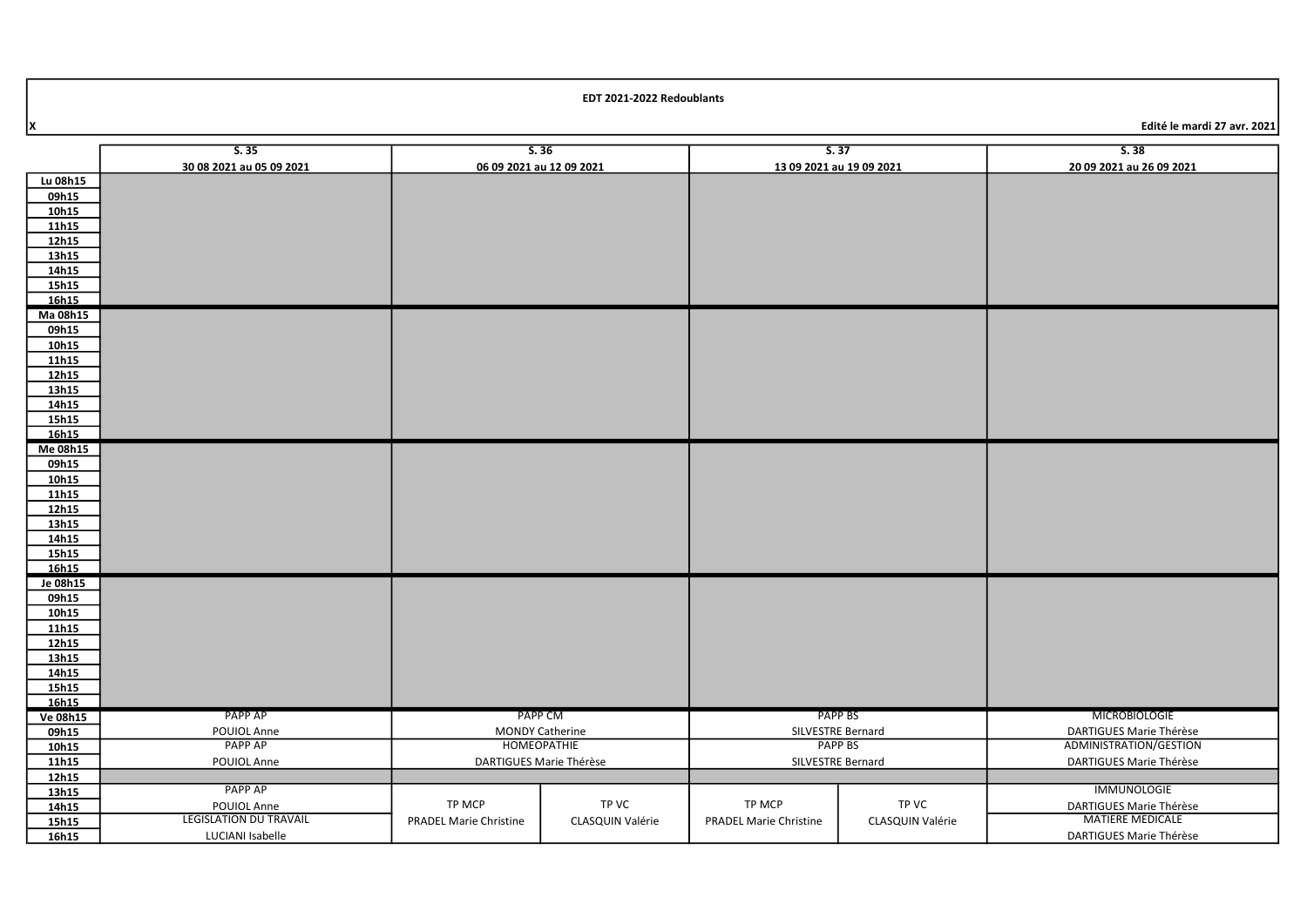| EDT 2021-2022 Redoublants |  |
|---------------------------|--|
|---------------------------|--|

Edité le mardi 27 avr. 2021

|                   | S.39                     |                               | S.40                     |                               | S.41                     | S.43                       |
|-------------------|--------------------------|-------------------------------|--------------------------|-------------------------------|--------------------------|----------------------------|
|                   | 27 09 2021 au 03 10 2021 |                               | 04 10 2021 au 10 10 2021 |                               | 11 10 2021 au 17 10 2021 | 25 10 2021 au 31 10 2021   |
| Lu 08h15          |                          |                               |                          |                               |                          |                            |
| 09h15             |                          |                               |                          |                               |                          |                            |
| 10h15             |                          |                               |                          |                               |                          |                            |
| 11h15             |                          |                               |                          |                               |                          |                            |
| 12h15             |                          |                               |                          |                               |                          |                            |
| 13h15             |                          |                               |                          |                               |                          |                            |
| 14h15             |                          |                               |                          |                               |                          |                            |
| 15h15             |                          |                               |                          |                               |                          |                            |
| 16h15             |                          |                               |                          |                               |                          |                            |
| Ma 08h15          |                          |                               |                          |                               |                          |                            |
| 09h15             |                          |                               |                          |                               |                          |                            |
| 10h15             |                          |                               |                          |                               |                          |                            |
| 11h15             |                          |                               |                          |                               |                          |                            |
| 12h15             |                          |                               |                          |                               |                          |                            |
| 13h15             |                          |                               |                          |                               |                          |                            |
| 14h15             |                          |                               |                          |                               |                          |                            |
| 15h15             |                          |                               |                          |                               |                          |                            |
| 16h15             |                          |                               |                          |                               |                          |                            |
| Me 08h15<br>09h15 |                          |                               |                          |                               |                          |                            |
| 10h15             |                          |                               |                          |                               |                          |                            |
| 11h15             |                          |                               |                          |                               |                          |                            |
| 12h15             |                          |                               |                          |                               |                          |                            |
| 13h15             |                          |                               |                          |                               |                          |                            |
| 14h15             |                          |                               |                          |                               |                          |                            |
| 15h15             |                          |                               |                          |                               |                          |                            |
| 16h15             |                          |                               |                          |                               |                          |                            |
| Je 08h15          |                          |                               |                          |                               |                          |                            |
| 09h15             |                          |                               |                          |                               |                          |                            |
| 10h15             |                          |                               |                          |                               |                          |                            |
| 11h15             |                          |                               |                          |                               |                          |                            |
| 12h15             |                          |                               |                          |                               |                          |                            |
| 13h15             |                          |                               |                          |                               |                          |                            |
| 14h15             |                          |                               |                          |                               |                          |                            |
| 15h15             |                          |                               |                          |                               |                          |                            |
| 16h15             |                          |                               |                          |                               |                          |                            |
| Ve 08h15          |                          | GALENIQUE                     | PAPP AP                  |                               | PAPP BS                  | PAPP AP                    |
| 09h15             |                          | CLASQUIN Valérie              | POUIOL Anne              |                               | SILVESTRE Bernard        | POUIOL Anne<br>HOMEOPATHIE |
| 10h15             |                          | <b>CHIMIE BIOCHIMIE</b>       | <b>CHIMIE BIOCHIMIE</b>  |                               | <b>CHIMIE BIOCHIMIE</b>  |                            |
| 11h15             | SILVESTRE Bernard        |                               | SILVESTRE Bernard        |                               | SILVESTRE Bernard        | DARTIGUES Marie Thérèse    |
| 12h15             |                          |                               | <b>PAPP CM</b>           |                               |                          | <b>IMMUNOLOGIE</b>         |
| 13h15<br>14h15    | TP VC                    | TP MCP                        | <b>MONDY Catherine</b>   | TP MCP                        | TP VC                    | DARTIGUES Marie Thérèse    |
| 15h15             | CLASQUIN Valérie         | <b>PRADEL Marie Christine</b> | <b>PAPP CM</b>           | <b>PRADEL Marie Christine</b> | CLASQUIN Valérie         | PAPP CM                    |
| 16h15             |                          |                               | <b>MONDY Catherine</b>   |                               |                          | <b>MONDY Catherine</b>     |
|                   |                          |                               |                          |                               |                          |                            |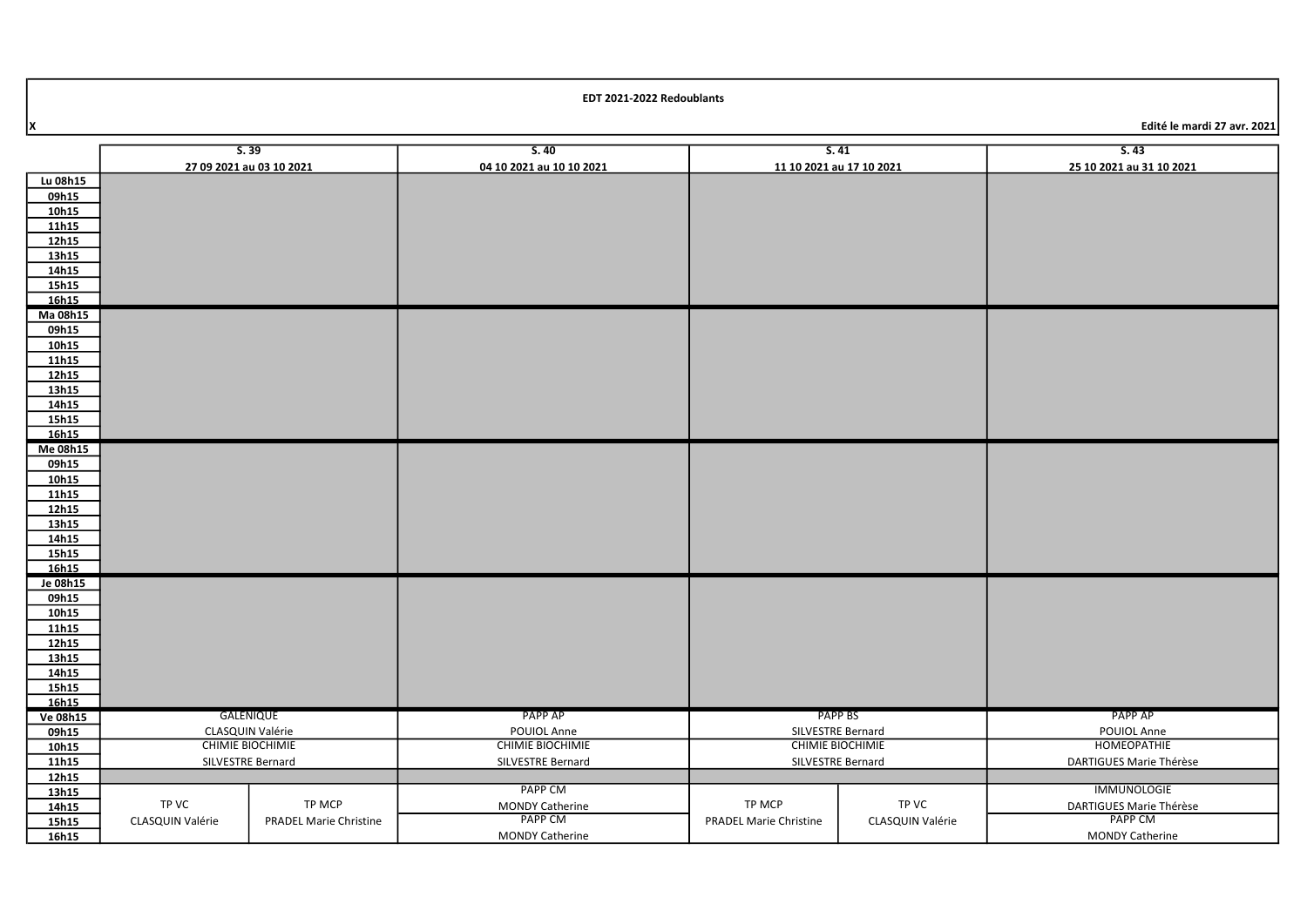PAPP CM LUCAT Fabienne **MICROBIOLOGIE** DARTIGUES Marie Thérèse

TP MCP PRADEL Marie Christine

| X              |                          |                          |                          | Edité le mardi 27 avr. 2021   |
|----------------|--------------------------|--------------------------|--------------------------|-------------------------------|
|                | S.44                     | S.46                     | S.47                     | S.48                          |
|                | 01 11 2021 au 07 11 2021 | 15 11 2021 au 21 11 2021 | 22 11 2021 au 28 11 2021 | 29 11 2021 au 05 12 2021      |
| Lu 08h15       |                          |                          |                          |                               |
| 09h15          |                          |                          |                          |                               |
| 10h15          |                          |                          |                          |                               |
| 11h15          |                          |                          |                          |                               |
| 12h15          |                          |                          |                          |                               |
| 13h15          |                          |                          |                          |                               |
| 14h15          |                          |                          |                          |                               |
| 15h15          |                          |                          |                          |                               |
| 16h15          |                          |                          |                          |                               |
| Ma 08h15       |                          |                          |                          |                               |
| 09h15          |                          |                          |                          |                               |
| 10h15          |                          |                          |                          |                               |
| 11h15          |                          |                          |                          |                               |
| 12h15<br>13h15 |                          |                          |                          |                               |
| 14h15          |                          |                          |                          |                               |
| 15h15          |                          |                          |                          |                               |
| 16h15          |                          |                          |                          |                               |
| Me 08h15       |                          |                          |                          |                               |
| 09h15          |                          |                          |                          |                               |
| 10h15          |                          |                          |                          |                               |
| 11h15          |                          |                          |                          |                               |
| 12h15          |                          |                          |                          |                               |
| 13h15          |                          |                          |                          |                               |
| 14h15          |                          |                          |                          |                               |
| 15h15          |                          |                          |                          |                               |
| 16h15          |                          |                          |                          |                               |
| Je 08h15       |                          |                          |                          |                               |
| 09h15<br>10h15 |                          |                          |                          |                               |
| 11h15          |                          |                          |                          |                               |
| 12h15          |                          |                          |                          |                               |
| 13h15          |                          |                          |                          |                               |
| 14h15          |                          |                          |                          |                               |
| 15h15          |                          |                          |                          |                               |
| 16h15          |                          |                          |                          |                               |
| Ve 08h15       | IMMUNOLOGIE              | PAPP CM                  | <b>CHIMIE BIOCHIMIE</b>  | PAPP AP                       |
| 09h15          | DARTIGUES Marie Thérèse  | <b>MONDY Catherine</b>   | SILVESTRE Bernard        | POUIOL Anne                   |
| 10h15          | <b>PAPP CM</b>           | <b>CHIMIE BIOCHIMIE</b>  | <b>IMMUNOLOGIE</b>       | <b>LEGISLATION DU TRAVAIL</b> |
| 11h15          | <b>MONDY Catherine</b>   | SILVESTRE Bernard        | DARTIGUES Marie Thérèse  | LUCIANI Isabelle              |

**BOTANIQUE** SILVESTRE Bernard CHIMIE BIOCHIMIE SILVESTRE Bernard

16h15

11h15 12h15 13h15 14h15 15h15

> PAPP AP POUIOL Anne **GALENIQUE** CLASQUIN Valérie

TP VC CLASQUIN Valérie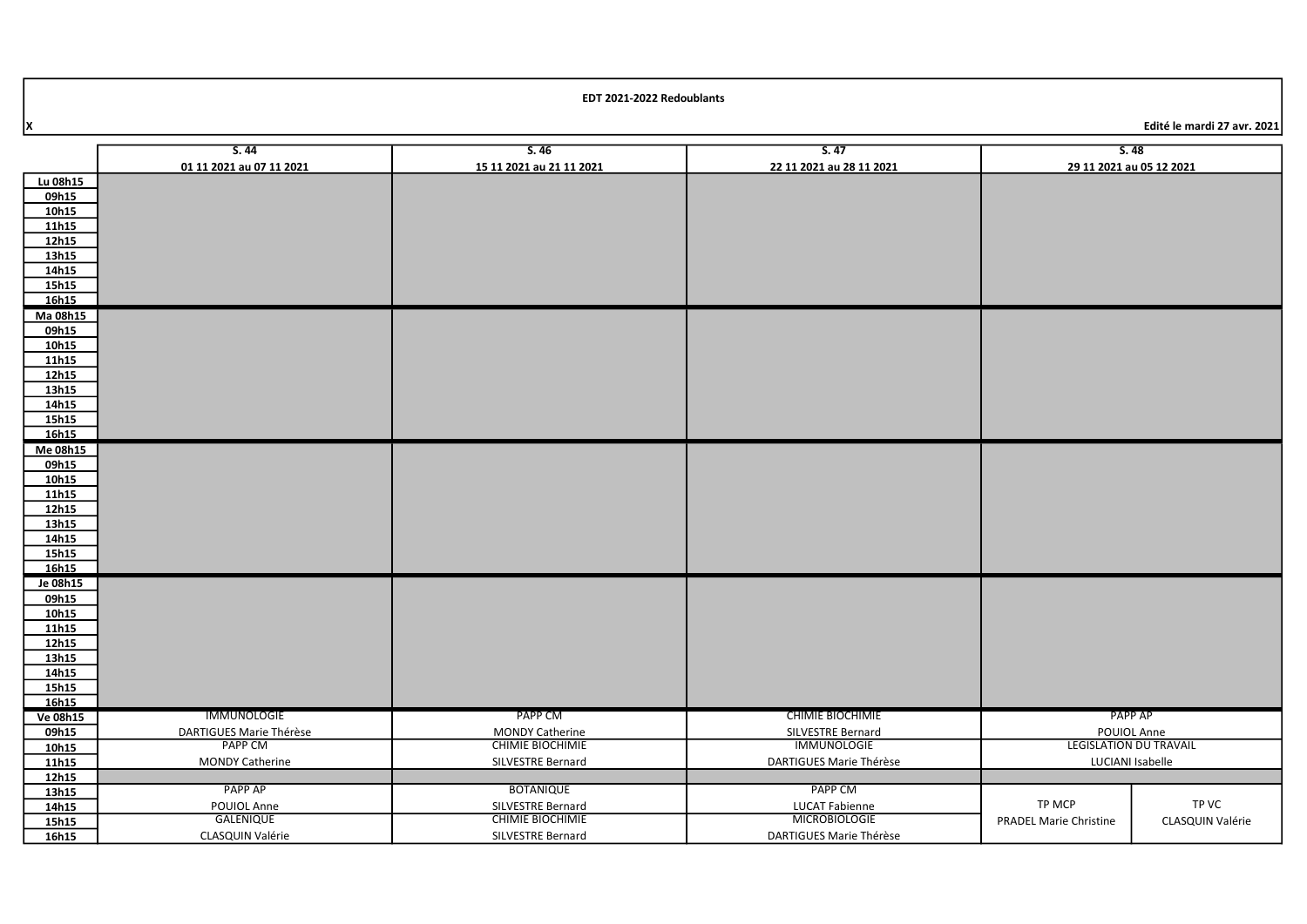X Edité le mardi 27 avr. 2021

|          | S.49                     | S.50                          |                  | S.1                           |                         | S.2                           |
|----------|--------------------------|-------------------------------|------------------|-------------------------------|-------------------------|-------------------------------|
|          | 06 12 2021 au 12 12 2021 | 13 12 2021 au 19 12 2021      |                  | 03 01 2022 au 09 01 2022      |                         | 10 01 2022 au 16 01 2022      |
| Lu 08h15 |                          |                               |                  |                               |                         |                               |
| 09h15    |                          |                               |                  |                               |                         |                               |
| 10h15    |                          |                               |                  |                               |                         |                               |
| 11h15    |                          |                               |                  |                               |                         |                               |
| 12h15    |                          |                               |                  |                               |                         |                               |
| 13h15    |                          |                               |                  |                               |                         |                               |
| 14h15    |                          |                               |                  |                               |                         |                               |
| 15h15    |                          |                               |                  |                               |                         |                               |
| 16h15    |                          |                               |                  |                               |                         |                               |
| Ma 08h15 |                          |                               |                  |                               |                         |                               |
| 09h15    |                          |                               |                  |                               |                         |                               |
| 10h15    |                          |                               |                  |                               |                         |                               |
| 11h15    |                          |                               |                  |                               |                         |                               |
| 12h15    |                          |                               |                  |                               |                         |                               |
| 13h15    |                          |                               |                  |                               |                         |                               |
| 14h15    |                          |                               |                  |                               |                         |                               |
| 15h15    |                          |                               |                  |                               |                         |                               |
| 16h15    |                          |                               |                  |                               |                         |                               |
| Me 08h15 |                          |                               |                  |                               |                         |                               |
| 09h15    |                          |                               |                  |                               |                         |                               |
| 10h15    |                          |                               |                  |                               |                         |                               |
| 11h15    |                          |                               |                  |                               |                         |                               |
| 12h15    |                          |                               |                  |                               |                         |                               |
| 13h15    |                          |                               |                  |                               |                         |                               |
| 14h15    |                          |                               |                  |                               |                         |                               |
| 15h15    |                          |                               |                  |                               |                         |                               |
| 16h15    |                          |                               |                  |                               |                         |                               |
| Je 08h15 |                          |                               |                  |                               |                         |                               |
| 09h15    |                          |                               |                  |                               |                         |                               |
| 10h15    |                          |                               |                  |                               |                         |                               |
| 11h15    |                          |                               |                  |                               |                         |                               |
| 12h15    |                          |                               |                  |                               |                         |                               |
| 13h15    |                          |                               |                  |                               |                         |                               |
| 14h15    |                          |                               |                  |                               |                         |                               |
| 15h15    |                          |                               |                  |                               |                         |                               |
| 16h15    |                          |                               |                  |                               |                         |                               |
| Ve 08h15 | <b>PAPP BS</b>           | <b>CHIMIE BIOCHIMIE</b>       |                  |                               | PAPP AP                 | ACCESSOIRES                   |
| 09h15    | SILVESTRE Bernard        | SILVESTRE Bernard             |                  |                               | POUIOL Anne             | <b>PRADEL Marie Christine</b> |
| 10h15    | <b>BOTANIQUE</b>         | PAPP AP                       |                  | <b>CHIMIE BIOCHIMIE</b>       |                         | <b>ACCESSOIRES</b>            |
| 11h15    | SILVESTRE Bernard        | POUIOL Anne                   |                  |                               | SILVESTRE Bernard       | <b>PRADEL Marie Christine</b> |
| 12h15    |                          |                               |                  |                               |                         |                               |
| 13h15    | <b>IMMUNOLOGIE</b>       |                               |                  |                               |                         | PAPP CM                       |
| 14h15    | DARTIGUES Marie Thérèse  | TP MCP                        | TP VC            | TP MCP                        | TP MTD                  | <b>MONDY Catherine</b>        |
| 15h15    | PAPP AP                  | <b>PRADEL Marie Christine</b> | CLASQUIN Valérie | <b>PRADEL Marie Christine</b> | DARTIGUES Marie Thérèse | PAPP AP                       |
| 16h15    | POUIOL Anne              |                               |                  |                               |                         | POUIOL Anne                   |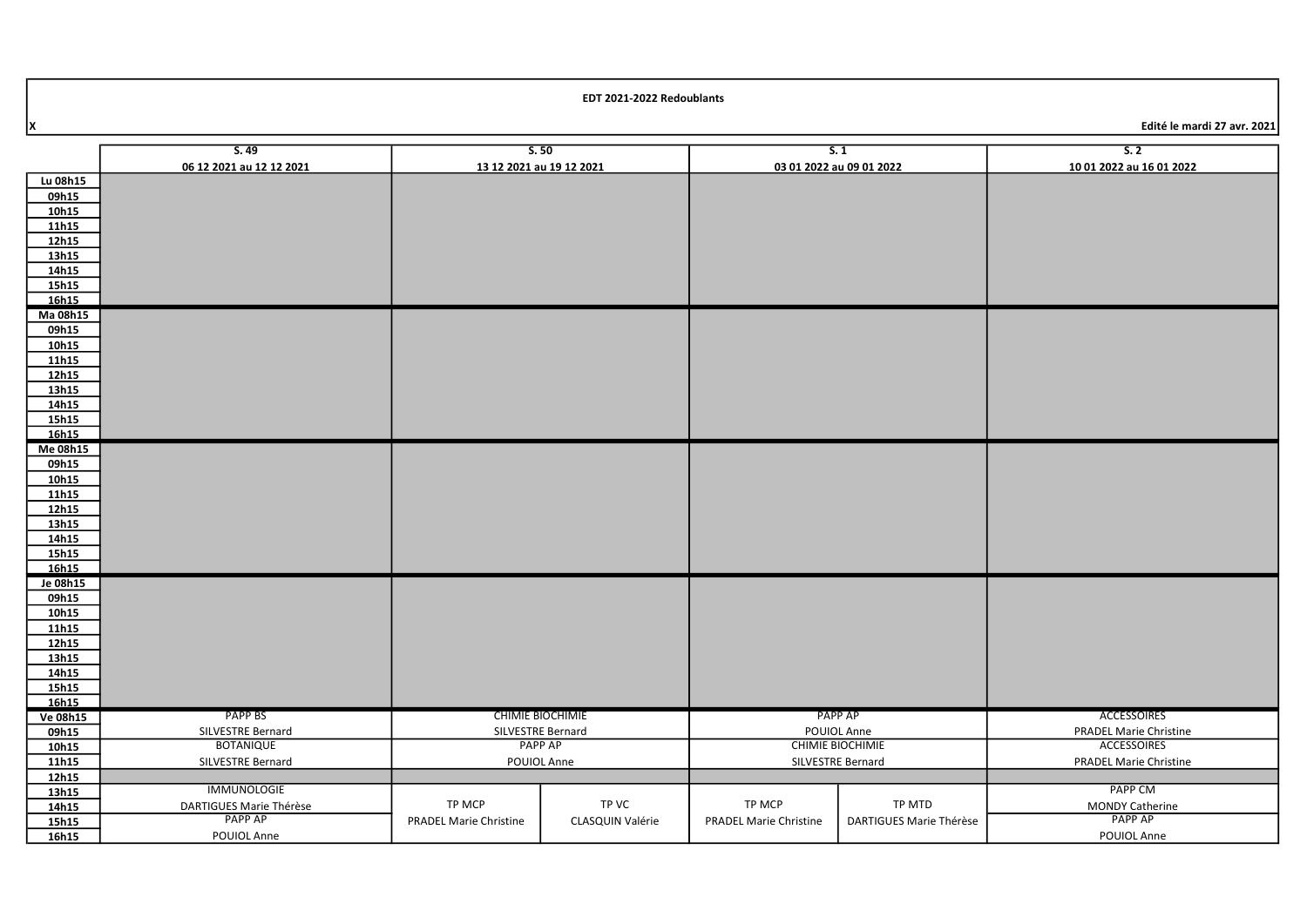Edité le mardi 27 avr. 2021

|                 |                               | S.3                     | 5.4                           |                  |                               | S.5                      |                               | 5.6                      |
|-----------------|-------------------------------|-------------------------|-------------------------------|------------------|-------------------------------|--------------------------|-------------------------------|--------------------------|
|                 | 17 01 2022 au 23 01 2022      |                         | 24 01 2022 au 30 01 2022      |                  |                               | 31 01 2022 au 06 02 2022 |                               | 07 02 2022 au 13 02 2022 |
| Lu 08h15        |                               |                         |                               |                  |                               |                          |                               |                          |
| 09h15           |                               |                         |                               |                  |                               |                          |                               |                          |
| 10h15           |                               |                         |                               |                  |                               |                          |                               |                          |
| 11h15           |                               |                         |                               |                  |                               |                          |                               |                          |
| 12h15           |                               |                         |                               |                  |                               |                          |                               |                          |
| 13h15           |                               |                         |                               |                  |                               |                          |                               |                          |
| 14h15           |                               |                         |                               |                  |                               |                          |                               |                          |
| 15h15           |                               |                         |                               |                  |                               |                          |                               |                          |
| 16h15           |                               |                         |                               |                  |                               |                          |                               |                          |
| Ma 08h15        |                               |                         |                               |                  |                               |                          |                               |                          |
| 09h15           |                               |                         |                               |                  |                               |                          |                               |                          |
| 10h15           |                               |                         |                               |                  |                               |                          |                               |                          |
| 11h15           |                               |                         |                               |                  |                               |                          |                               |                          |
| 12h15           |                               |                         |                               |                  |                               |                          |                               |                          |
| 13h15           |                               |                         |                               |                  |                               |                          |                               |                          |
| 14h15<br>15h15  |                               |                         |                               |                  |                               |                          |                               |                          |
| 16h15           |                               |                         |                               |                  |                               |                          |                               |                          |
| Me 08h15        |                               |                         |                               |                  |                               |                          |                               |                          |
| 09h15           |                               |                         |                               |                  |                               |                          |                               |                          |
| 10h15           |                               |                         |                               |                  |                               |                          |                               |                          |
| 11h15           |                               |                         |                               |                  |                               |                          |                               |                          |
| 12h15           |                               |                         |                               |                  |                               |                          |                               |                          |
| 13h15           |                               |                         |                               |                  |                               |                          |                               |                          |
| 14h15           |                               |                         |                               |                  |                               |                          |                               |                          |
| 15h15           |                               |                         |                               |                  |                               |                          |                               |                          |
| 16h15           |                               |                         |                               |                  |                               |                          |                               |                          |
| Je 08h15        |                               |                         |                               |                  |                               |                          |                               |                          |
| 09h15           |                               |                         |                               |                  |                               |                          |                               |                          |
| 10h15           |                               |                         |                               |                  |                               |                          |                               |                          |
| 11h15           |                               |                         |                               |                  |                               |                          |                               |                          |
| 12h15           |                               |                         |                               |                  |                               |                          |                               |                          |
| 13h15           |                               |                         |                               |                  |                               |                          |                               |                          |
| 14h15           |                               |                         |                               |                  |                               |                          |                               |                          |
| 15h15           |                               |                         |                               |                  |                               |                          |                               |                          |
| 16h15           |                               |                         |                               |                  |                               |                          |                               |                          |
| <b>Ve 08h15</b> |                               | IMMUNOLOGIE             | CHIMIE BIOCHIMIE              |                  | <b>MATIERE MEDICALE</b>       |                          |                               | PAPP AP                  |
| 09h15           |                               | DARTIGUES Marie Thérèse | SILVESTRE Bernard             |                  |                               | DARTIGUES Marie Thérèse  | POUIOL Anne                   |                          |
| 10h15           |                               | PAPP BS                 | PAPP BS                       |                  |                               | <b>MICROBIOLOGIE</b>     |                               | PAPP AP                  |
| 11h15           | SILVESTRE Bernard             |                         | SILVESTRE Bernard             |                  |                               | DARTIGUES Marie Thérèse  | POUIOL Anne                   |                          |
| 12h15           |                               |                         |                               |                  |                               |                          |                               |                          |
| 13h15           | TP MCP                        | TP MTD                  | TP MCP                        | TP VC            | TP MCP                        | TP MTD                   | TP MCP                        | TP MTD                   |
| 14h15           |                               |                         |                               |                  |                               |                          |                               |                          |
| 15h15           | <b>PRADEL Marie Christine</b> | DARTIGUES Marie Thérèse | <b>PRADEL Marie Christine</b> | CLASQUIN Valérie | <b>PRADEL Marie Christine</b> | DARTIGUES Marie Thérèse  | <b>PRADEL Marie Christine</b> | DARTIGUES Marie Thérèse  |
| 16h15           |                               |                         |                               |                  |                               |                          |                               |                          |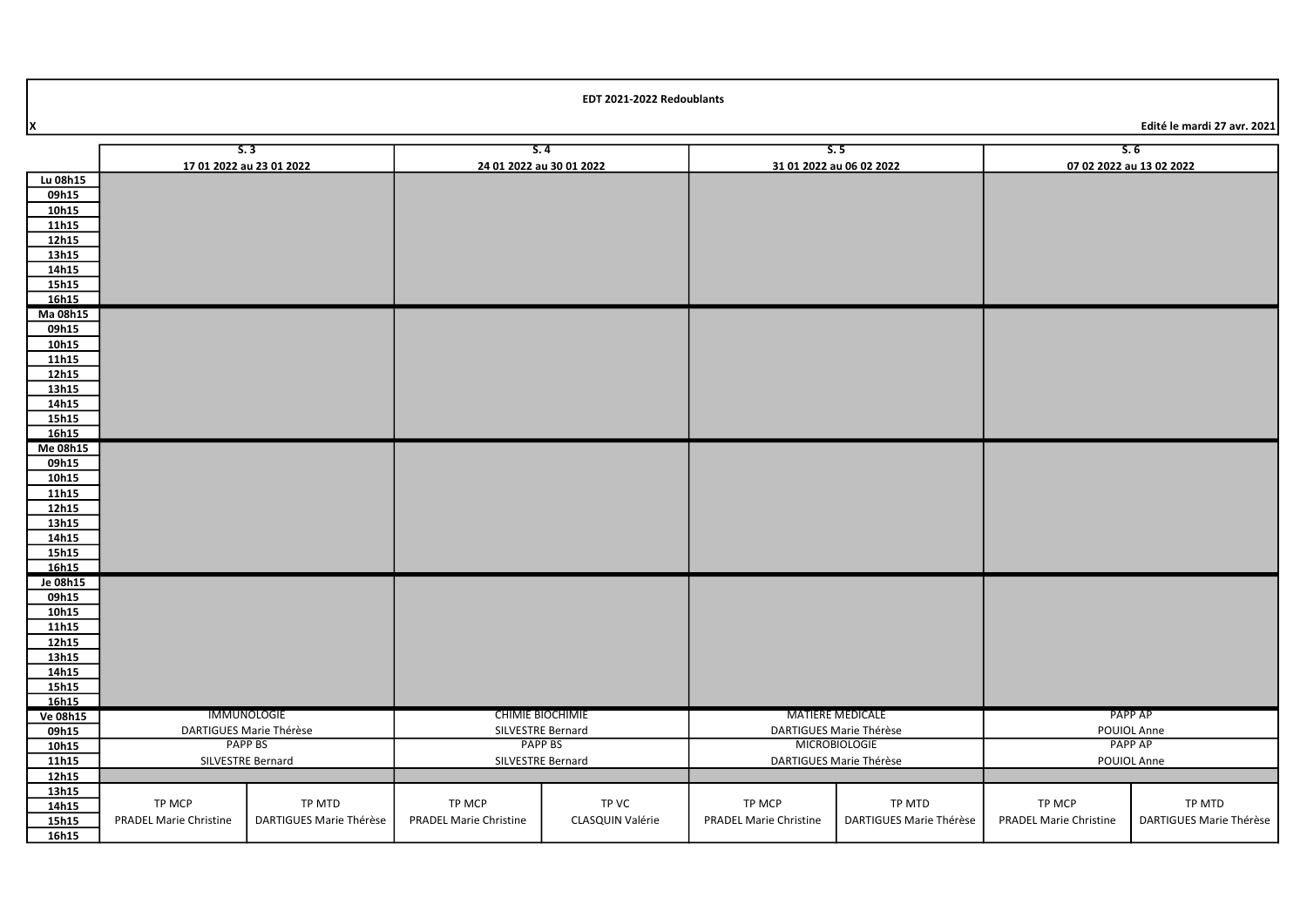X Edité le mardi 27 avr. 2021

|                 |                               | S.7                     | 5.9                                          |                                         |                        | S.10                                   | 5.11                                         |                                          |
|-----------------|-------------------------------|-------------------------|----------------------------------------------|-----------------------------------------|------------------------|----------------------------------------|----------------------------------------------|------------------------------------------|
|                 | 14 02 2022 au 20 02 2022      |                         | 28 02 2022 au 06 03 2022                     |                                         |                        | 07 03 2022 au 13 03 2022               | 14 03 2022 au 20 03 2022                     |                                          |
| Lu 08h15        |                               |                         |                                              |                                         |                        |                                        |                                              |                                          |
| 09h15           |                               |                         |                                              |                                         |                        |                                        |                                              |                                          |
| 10h15           |                               |                         |                                              |                                         |                        |                                        |                                              |                                          |
| 11h15           |                               |                         |                                              |                                         |                        |                                        |                                              |                                          |
| 12h15           |                               |                         |                                              |                                         |                        |                                        |                                              |                                          |
| 13h15           |                               |                         |                                              |                                         |                        |                                        |                                              |                                          |
| 14h15           |                               |                         |                                              |                                         |                        |                                        |                                              |                                          |
| 15h15           |                               |                         |                                              |                                         |                        |                                        |                                              |                                          |
| 16h15           |                               |                         |                                              |                                         |                        |                                        |                                              |                                          |
| Ma 08h15        |                               |                         |                                              |                                         |                        |                                        |                                              |                                          |
| 09h15           |                               |                         |                                              |                                         |                        |                                        |                                              |                                          |
| 10h15           |                               |                         |                                              |                                         |                        |                                        |                                              |                                          |
| 11h15           |                               |                         |                                              |                                         |                        |                                        |                                              |                                          |
| 12h15           |                               |                         |                                              |                                         |                        |                                        |                                              |                                          |
| 13h15<br>14h15  |                               |                         |                                              |                                         |                        |                                        |                                              |                                          |
| 15h15           |                               |                         |                                              |                                         |                        |                                        |                                              |                                          |
| 16h15           |                               |                         |                                              |                                         |                        |                                        |                                              |                                          |
| Me 08h15        |                               |                         |                                              |                                         |                        |                                        |                                              |                                          |
| 09h15           |                               |                         |                                              |                                         |                        |                                        |                                              |                                          |
| 10h15           |                               |                         |                                              |                                         |                        |                                        |                                              |                                          |
| 11h15           |                               |                         |                                              |                                         |                        |                                        |                                              |                                          |
| 12h15           |                               |                         |                                              |                                         |                        |                                        |                                              |                                          |
| 13h15           |                               |                         |                                              |                                         |                        |                                        |                                              |                                          |
| 14h15           |                               |                         |                                              |                                         |                        |                                        |                                              |                                          |
| 15h15           |                               |                         |                                              |                                         |                        |                                        |                                              |                                          |
| 16h15           |                               |                         |                                              |                                         |                        |                                        |                                              |                                          |
| Je 08h15        |                               |                         |                                              |                                         |                        | <b>CHIMIE BIOCHIMIE</b>                | PAPP BS                                      |                                          |
| 09h15           |                               |                         |                                              |                                         |                        | SILVESTRE Bernard                      | SILVESTRE Bernard<br><b>LEGISLATION PCIE</b> |                                          |
| 10h15           |                               |                         |                                              |                                         |                        | <b>PAPP CM</b>                         |                                              |                                          |
| 11h15           |                               |                         |                                              |                                         |                        | <b>MONDY Catherine</b>                 |                                              | <b>MONDY Catherine</b>                   |
| 12h15           |                               |                         |                                              |                                         |                        |                                        |                                              |                                          |
| 13h15           |                               |                         | <b>CHIMIE BIOCHIMIE</b>                      |                                         |                        |                                        | <b>PAPP CM</b>                               |                                          |
| 14h15           |                               |                         | SILVESTRE Bernard<br><b>LEGISLATION PCIE</b> |                                         | TP MCP                 | TP MCZ                                 |                                              | <b>MONDY Catherine</b><br><b>PAPP CM</b> |
| 15h15           |                               |                         |                                              |                                         | PRADEL Marie Christine | ZANCONATO Marie Claude                 |                                              |                                          |
| 16h15           |                               |                         |                                              | <b>MONDY Catherine</b><br>PHYTOTHERAPIE |                        | PAPP AP                                | PAPP CM                                      | <b>MONDY Catherine</b>                   |
| <b>Ve 08h15</b> | TP MCP                        | TP MTD                  |                                              |                                         |                        |                                        |                                              |                                          |
| 09h15<br>10h15  | <b>PRADEL Marie Christine</b> | DARTIGUES Marie Thérèse | POUIOL Anne<br>PAPP AP                       |                                         |                        | POUIOL Anne<br><b>LEGISLATION PCIE</b> |                                              | <b>MONDY Catherine</b><br>PAPP AP        |
| 11h15           |                               |                         | POUIOL Anne                                  |                                         |                        | <b>MONDY Catherine</b>                 | POUIOL Anne                                  |                                          |
| 12h15           |                               |                         |                                              |                                         |                        |                                        |                                              |                                          |
| 13h15           |                               | <b>PAPP AP</b>          |                                              |                                         |                        | <b>MICROBIOLOGIE</b>                   | TP MCP                                       |                                          |
| 14h15           |                               | POUIOL Anne             | TP MCP                                       | TP VC                                   |                        | DARTIGUES Marie Thérèse                | <b>PRADEL Marie Christine</b>                | TP MTD                                   |
| 15h15           |                               | <b>PAPP AP</b>          | <b>PRADEL Marie Christine</b>                | CLASQUIN Valérie                        |                        | LEGISLATION DU TRAVAIL                 | <b>TP VC</b>                                 | DARTIGUES Marie Thérèse                  |
| 16h15           |                               | POUIOL Anne             |                                              |                                         | LUCIANI Isabelle       |                                        | CLASQUIN Valérie                             |                                          |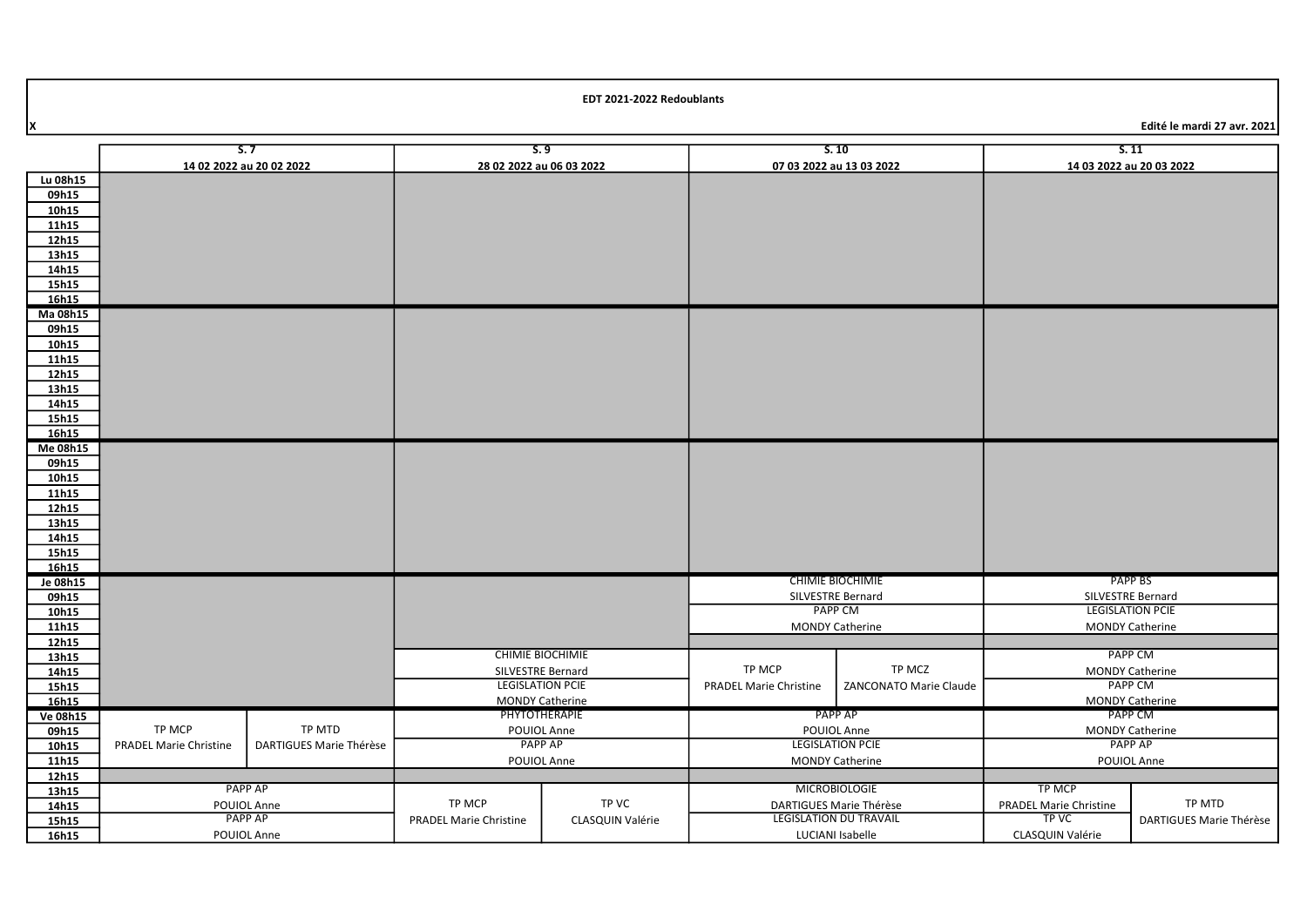X Edité le mardi 27 avr. 2021

|                   | 5.12                     | 5.13                     | 5.14                                        |                          | S.15                    |
|-------------------|--------------------------|--------------------------|---------------------------------------------|--------------------------|-------------------------|
|                   | 21 03 2022 au 27 03 2022 | 28 03 2022 au 03 04 2022 | 04 04 2022 au 10 04 2022                    | 11 04 2022 au 17 04 2022 |                         |
| Lu 08h15          |                          |                          |                                             |                          |                         |
| 09h15             |                          |                          |                                             |                          |                         |
| 10h15             |                          |                          |                                             |                          |                         |
| 11h15             |                          |                          |                                             |                          |                         |
| 12h15             |                          |                          |                                             |                          |                         |
| 13h15             |                          |                          |                                             |                          |                         |
| 14h15             |                          |                          |                                             |                          |                         |
| 15h15             |                          |                          |                                             |                          |                         |
| 16h15<br>Ma 08h15 |                          |                          |                                             |                          |                         |
| 09h15             |                          |                          |                                             |                          |                         |
| 10h15             |                          |                          |                                             |                          |                         |
| 11h15             |                          |                          |                                             |                          |                         |
| 12h15             |                          |                          |                                             |                          |                         |
| 13h15             |                          |                          |                                             |                          |                         |
| 14h15             |                          |                          |                                             |                          |                         |
| 15h15             |                          |                          |                                             |                          |                         |
| 16h15             |                          |                          |                                             |                          |                         |
| Me 08h15          |                          |                          |                                             |                          |                         |
| 09h15             |                          |                          |                                             |                          |                         |
| 10h15             |                          |                          |                                             |                          |                         |
| 11h15             |                          |                          |                                             |                          |                         |
| 12h15             |                          |                          |                                             |                          |                         |
| 13h15             |                          |                          |                                             |                          |                         |
| 14h15             |                          |                          |                                             |                          |                         |
| 15h15             |                          |                          |                                             |                          |                         |
| 16h15             |                          | PAPP CM                  | <b>PAPP BS</b>                              |                          | GALENIQUE               |
| Je 08h15          |                          | <b>MONDY Catherine</b>   |                                             |                          | ZANCONATO Marie Claude  |
| 09h15<br>10h15    |                          | <b>GALENIQUE</b>         | SILVESTRE Bernard<br>ADMINISTRATION/GESTION |                          | <b>GALENIQUE</b>        |
| 11h15             |                          | ZANCONATO Marie Claude   | DARTIGUES Marie Thérèse                     |                          | ZANCONATO Marie Claude  |
| 12h15             |                          |                          |                                             |                          |                         |
| 13h15             |                          | <b>GALENIQUE</b>         | <b>LEGISLATION DU TRAVAIL</b>               |                          | ADMINISTRATION/GESTION  |
| 14h15             |                          | ZANCONATO Marie Claude   | LUCIANI Isabelle                            |                          | DARTIGUES Marie Thérèse |
| 15h15             |                          | <b>CHIMIE BIOCHIMIE</b>  | ADMINISTRATION/GESTION                      |                          | <b>PAPP CM</b>          |
| 16h15             |                          | <b>SILVESTRE Bernard</b> | <b>DARTIGUES Marie Thérèse</b>              |                          | <b>MONDY Catherine</b>  |
| <b>Ve 08h15</b>   | PAPP CM                  | <b>LEGISLATION PCIE</b>  | PAPP CM                                     |                          | GALENIQUE               |
| 09h15             | <b>MONDY Catherine</b>   | <b>MONDY Catherine</b>   | <b>MONDY Catherine</b>                      |                          | CLASQUIN Valérie        |
| 10h15             | <b>CHIMIE BIOCHIMIE</b>  | <b>PAPP AP</b>           | <b>GALENIQUE</b>                            |                          | <b>PAPP BS</b>          |
| 11h15             | SILVESTRE Bernard        | POUIOL Anne              | CLASQUIN Valérie                            |                          | SILVESTRE Bernard       |
| 12h15             |                          |                          |                                             |                          |                         |
| 13h15             | <b>HOMEOPATHIE</b>       | <b>PAPP CM</b>           | <b>PAPP CM</b>                              |                          |                         |
| 14h15             | DARTIGUES Marie Thérèse  | <b>MONDY Catherine</b>   | <b>MONDY Catherine</b>                      | TP VC                    | TP MTD                  |
| 15h15             | <b>LEGISLATION PCIE</b>  | <b>PAPP AP</b>           | <b>PAPP AP</b>                              | CLASQUIN Valérie         | DARTIGUES Marie Thérèse |
| 16h15             | <b>MONDY Catherine</b>   | POUIOL Anne              | POUIOL Anne                                 |                          |                         |